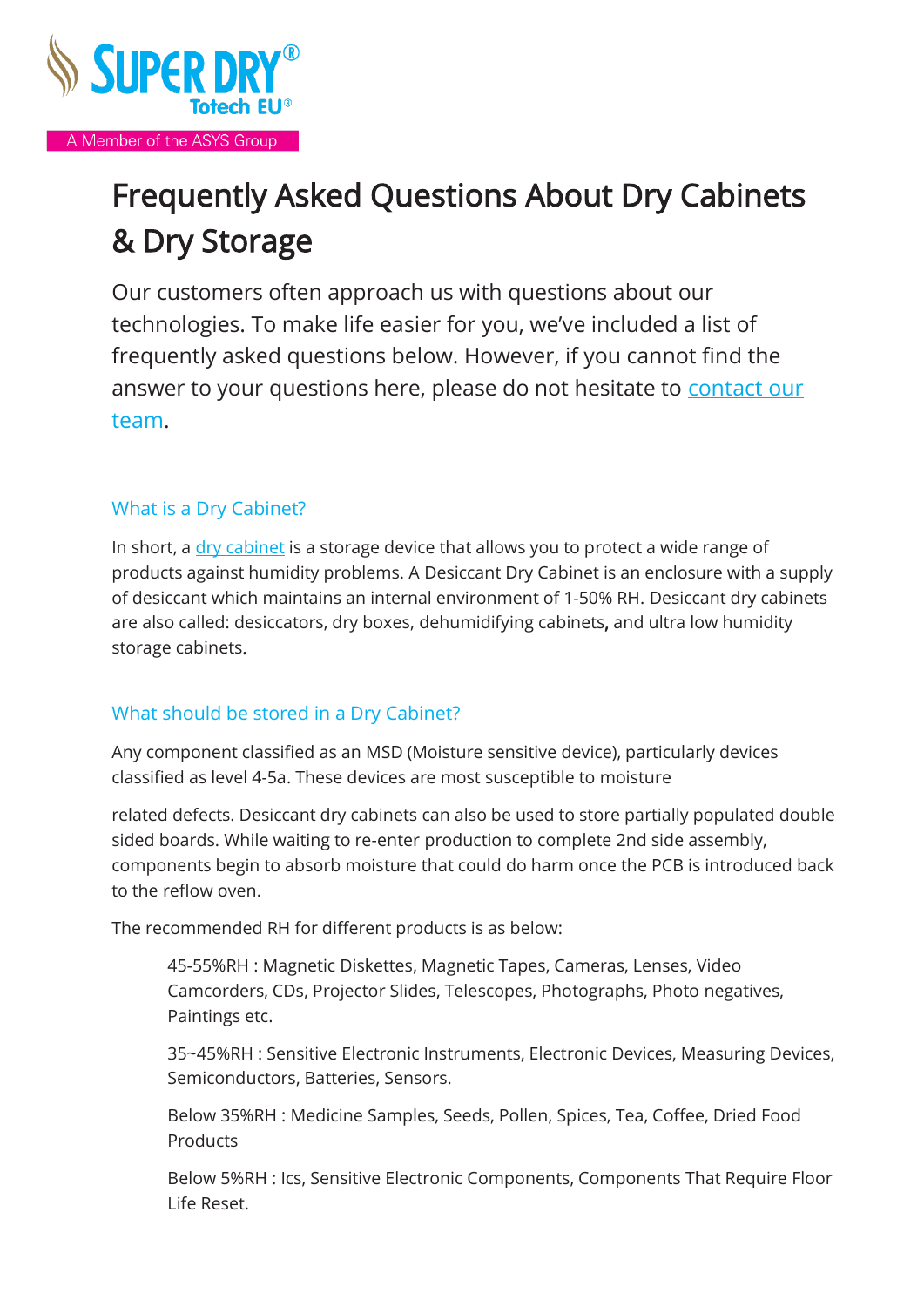# What are the defects that I could experience related to moisture contamination of MSDs?



Bond damage, Wire necking Bond lifting, Die lifting





Thin film cracking, cratering beneath the bonds



Corrosion due to ionic contaminants, popcorning



Increase in thermal resistance due to delamination: Cracks & Paddle delamination

# How can I tell if I have MSD-related defects occurring on my floor?

Initially you may not see any signs of some of the defects listed above. Other defects such as cracking may be visible to the eye, and 'popcorning' may actually be heard coming from inside your oven in severe cases. Still, it's very difficult to detect these defects, even standard ICT may show no abnormalities. If you are interested in determining whether your process may be susceptible to moisture-related damage you could run the following test:

Allow a tray of MSDs to flow through your process as they normally would while being assembled (including all dwell times and reflow). At the end of the process send the MSDs to an independent lab for scanning acoustic microscopy, or cross-sectioning. If defects are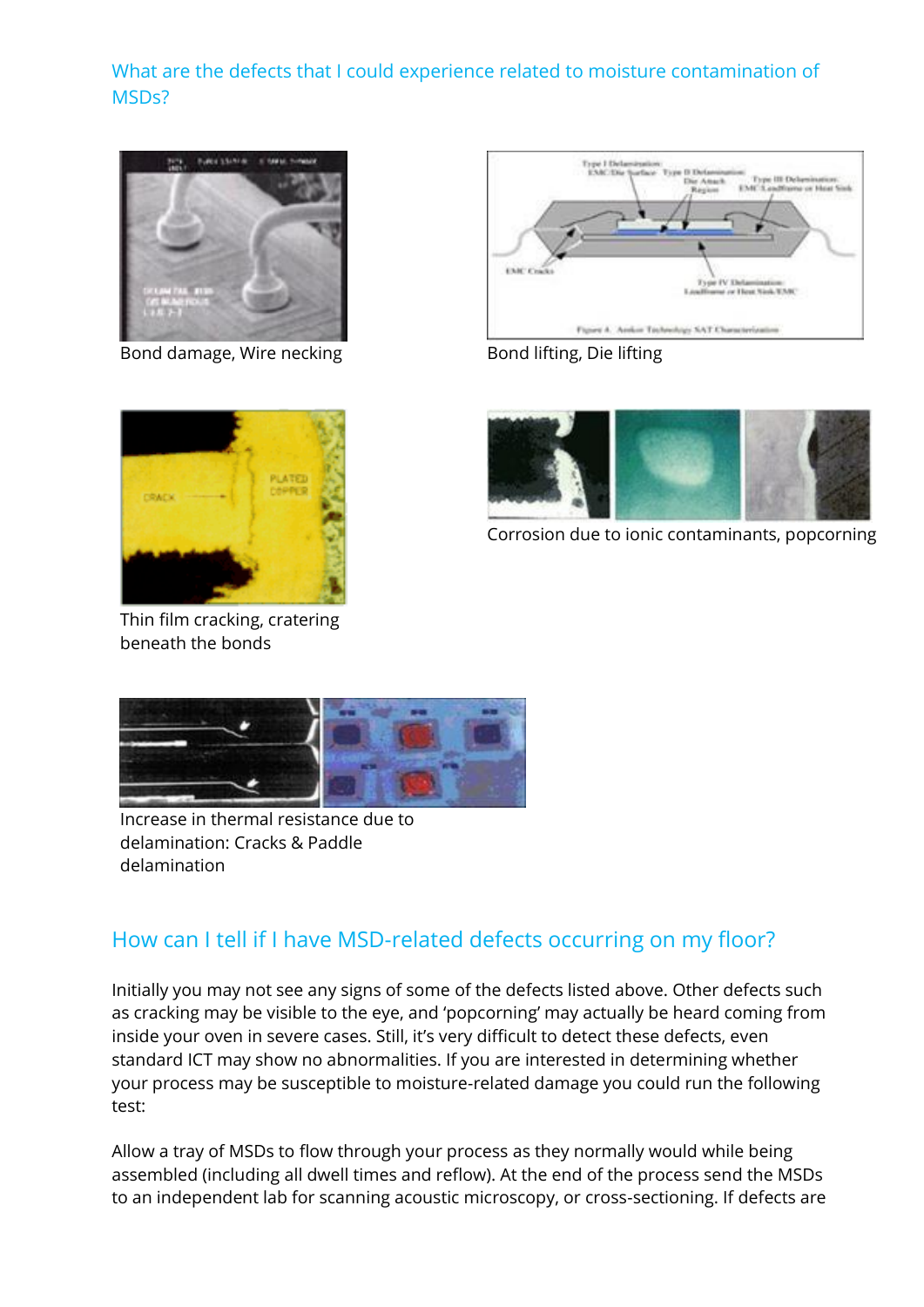evident in the results then you can be sure that you would realise savings and reliability with the implementation of an MSD control program.

# Will storing my components in a Totech Super Dry cabinet satisfy IPC JEDEC J-STD 033?

No is the short answer, arbitrarily storing your MSDs in any desiccant cabinet, dry box, N2 (Nitrogen) cabinet, hot air box, or any other dehumidification device will not on its own satisfy IPC J-STD-033. It will not automatically 'Stop the clock' However, the implementation and correct use (calculated storage duration based upon floor exposure, etc) of a desiccant dry cabinet capable of maintaining less than 5% RH (such as a Totech Super Dry), is a crucial part of a strong MSD control program.

#### What is desiccant and how does it work?

Desiccant is defined as; "A substance that has a high affinity for water and is used as a drying agent "- from Latin dsiccns. It is a generic term for a variety of materials, some names that you may be familiar with include: Montmorillonite Clay, Silica Gel, Indicating Silica Gel, Molecular Sieve, Calcium Oxide, Calcium Sulphate, and Zeolite. High quality desiccants have an ability to be recycled or refreshed easily and effectively, bringing them back to full strength.

# How do Super Dry Totech desiccant dryers function?

Our newly developed, dynamic high performance drying unit U-5002, achieves air moisture levels of under 0.17% RH, even at temperatures of 60°C. Unlike traditional technology, during cabinet door openings, air moisture levels barely rise above 5% and sink within a few minutes again to

In manufacturing environments, the regeneration behavior of the drying unit adapts itself dynamically to the needs of short opening cycles of the doors and multi-layer loading.

Through this, the availability and efficiency is improved considerably in comparison to a fixed regeneration cycle.



#### What is Recovery time?

This may be the single most important cabinet performance parameter, though Minimum RH level is the most frequently cited. Recovery time refers to the time required for the cabinet to reduce the RH level back to its set point after the door has been opened and closed. The latest Super Dry cabinets employ the newly developed U5002 dry unit which is measurably more powerful than any other technology. The graph below demonstrates how the MSD 1222 modular cabinet recovers following 4 door openings of 30 seconds. I addition this "Dynamic Dry Unit" is closed loop responsive to changes in demand and will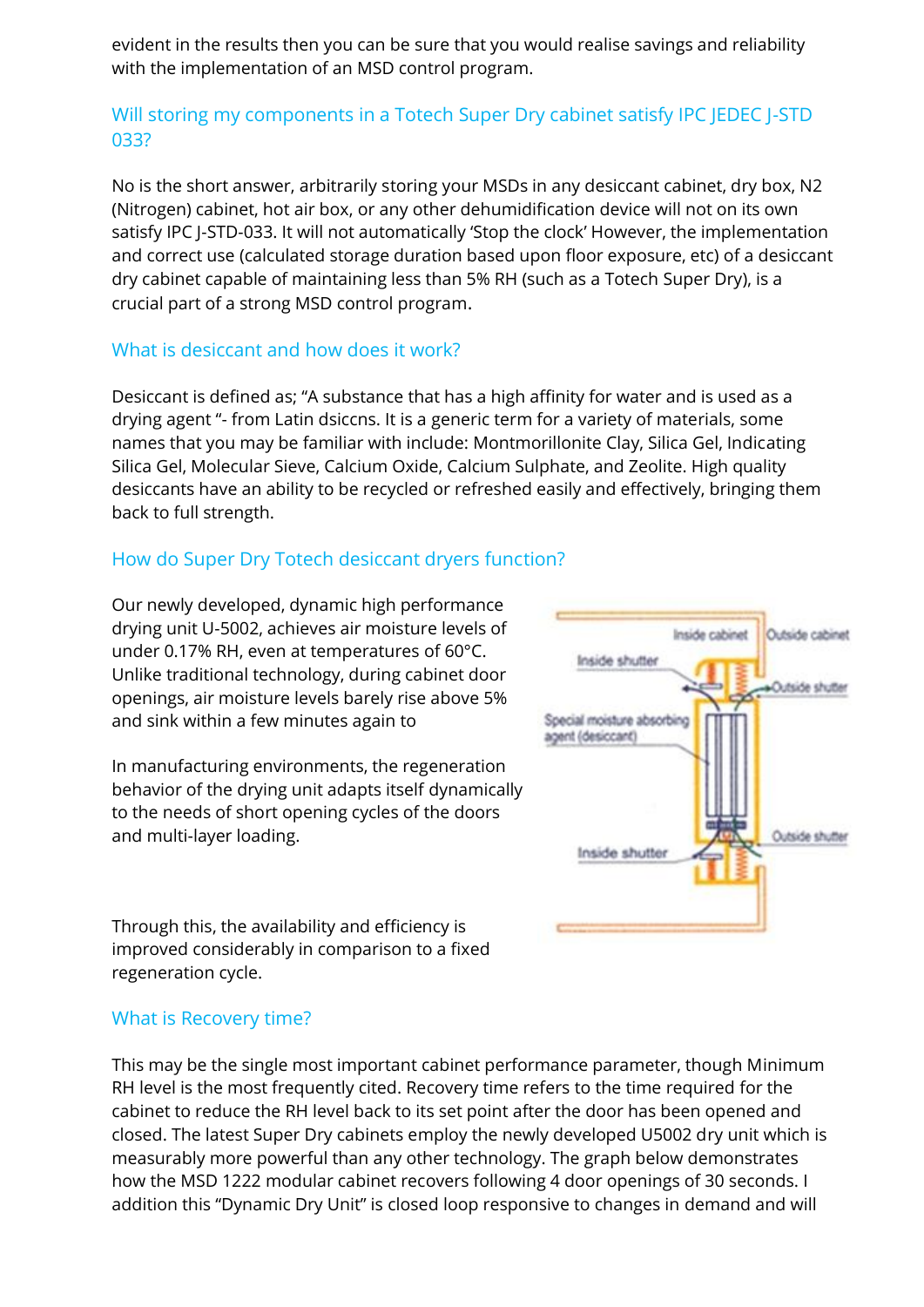regenerate at the frequency required to maintain the set point. Superior stability AND energy utilization.

Measure your cabinet under similar conditions!



#### Do Super Dry cabinets require nitrogen?

Totech Super Dry desiccant dry storage products do not require nitrogen to maintain the RH levels indicated within the specifications.

#### What are the benefits of dry cabinets over moisture barrier bags (MBBs)?

Saves labour; trays and reels can be placed directly into the cabinet without having to be placed into MBB (moisture barrier bags)

Saves cost; Less desiccant (i.e. indicating silica gel), and MBB's required.

More secure; no need to be concerned with; Calculations to determine the correct amount of desiccant, the quality and remaining absorbency of the desiccant, and potentialmissealing, or possibility of punctures of the bags themselves.

# What are the benefits of dry cabinets over baking?

Less costly than baking; with a monthly power consumption of only 40.4 kW it's considerably less expensive than long duration bake cycles.

More efficient; Components are being dehumidified while they sit in inventory, always ready for the next run.

More convenient; Operators will be more inclined to place components into cabinets rather than taking the time to re-bag, especially for short duration exposures.

Space saving; smaller outside dimensions than that of comparable burn in cabinets as a result of insulation, wiring, etc.

Better Quality; Baking SMD packages may cause oxidation or intermetallic growths to form, which can reduce solderability. Component carriers may cause outgassing during baking, again, effecting the solderability.

Less Concern; Standards suggest when baking between 90-125 deg C. a max time of 48 hours be observed, then deviations should be requested. With desiccant cabinet storage there is no maximum to observe.